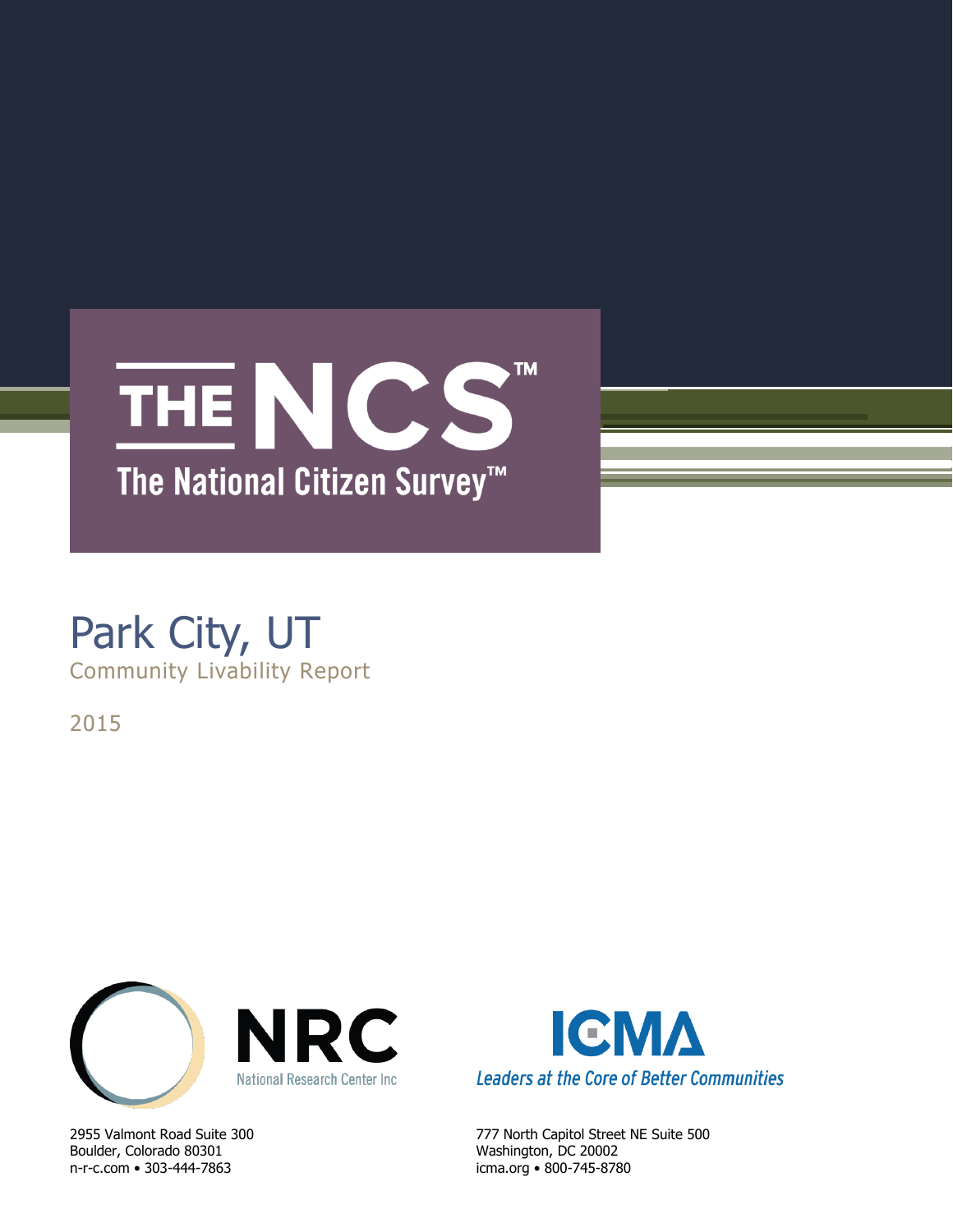# **Contents**

The National Citizen Survey™ © 2001-2015 National Research Center, Inc.

The NCS™ is presented by NRC in collaboration with ICMA.

NRC is a charter member of the AAPOR Transparency Initiative, providing clear disclosure of our sound and ethical survey research practices.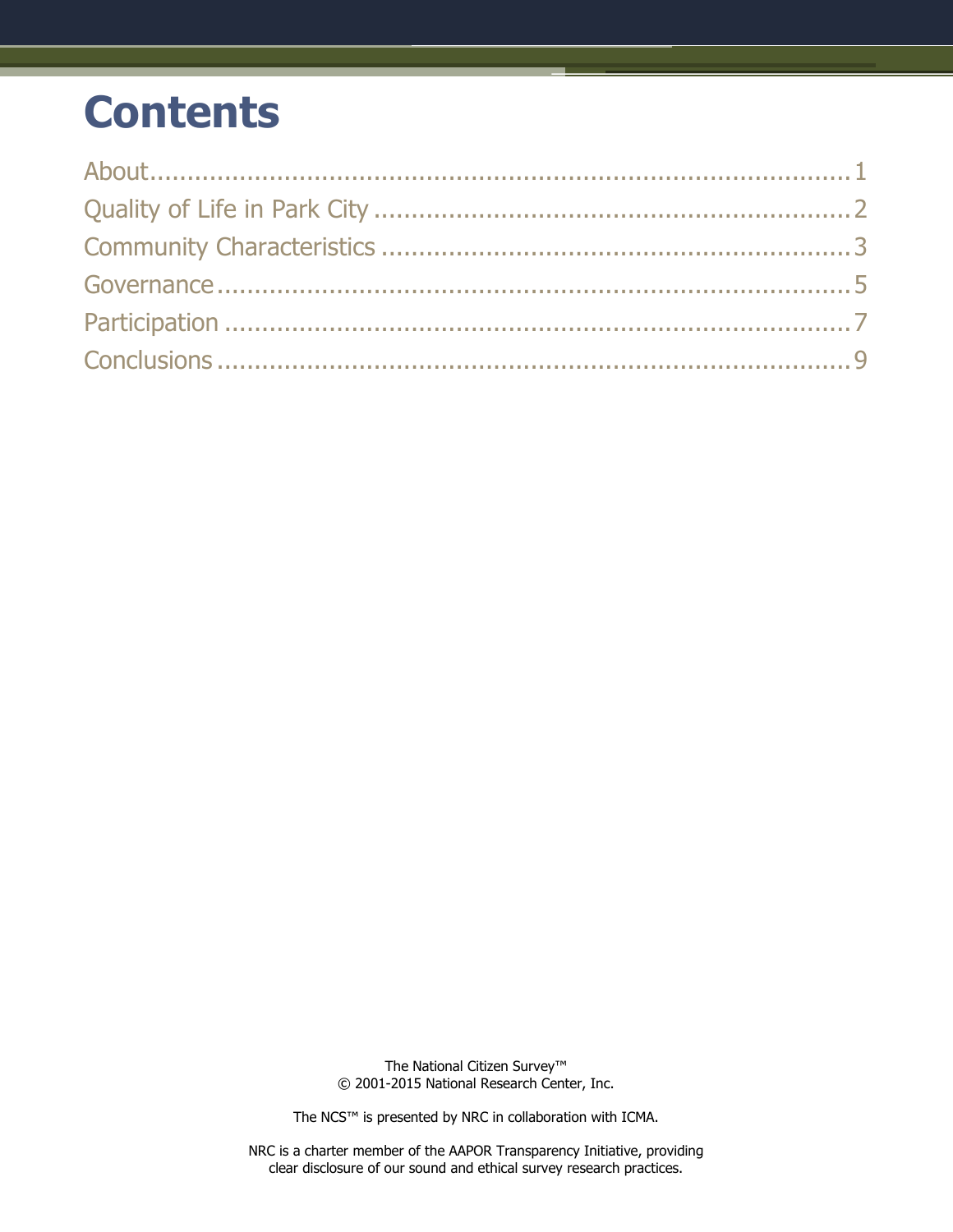# <span id="page-2-0"></span>**About**

The National Citizen Survey™ (The NCS) report is about the "livability" of Park City. The phrase "livable community" is used here to evoke a place that is not simply habitable, but that is desirable. It is not only where people do live, but where they want to live.

Great communities are partnerships of the government, private sector, community-based organizations and residents, all geographically connected. The NCS captures residents' opinions within the three pillars of a community (Community Characteristics, Governance and Participation) across eight central facets of community (Safety, Mobility, Natural Environment, Built Environment, Economy, Recreation and Wellness, Education and Enrichment and Community Engagement).

The Community Livability Report provides the opinions of a representative sample of 321 residents of Park City. The margin of error around any reported percentage is 5% for the entire sample. The full description of methods used to garner these opinions can be found in the *Technical Appendices* provided under separate cover.

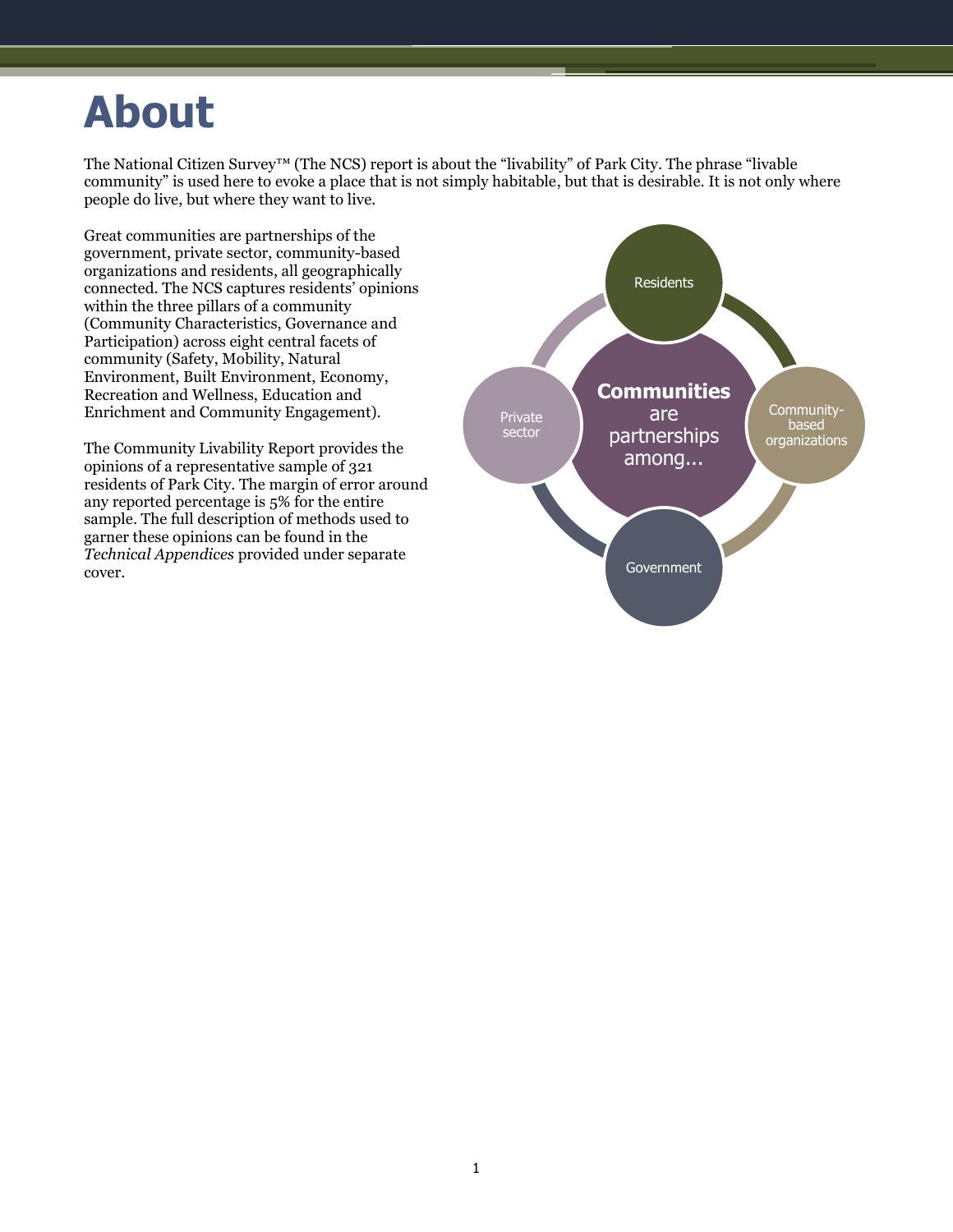# <span id="page-3-0"></span>**Quality of Life in Park City**

Almost all residents rated the quality of life in Park City as excellent or good. This rating was higher than the national benchmark comparison (see Appendix B of the *Technical Appendices* provided under separate cover).

Shown below are the eight facets of community. The color of each community facet summarizes how residents rated it across the three sections of the survey that represent the pillars of a community – Community Characteristics, Governance and Participation. When most ratings across the three pillars were higher than the benchmark, the color for that facet is the darkest shade; when most ratings were lower than the benchmark, the color is the lightest shade. A mix of ratings (higher and lower than the benchmark) results in a color between the extremes.



In addition to a summary of ratings, the image below includes one or more stars to indicate which community facets were the most important focus areas for the community. Residents identified Mobility and Natural Environment as priorities for the Park City community in the coming two years. It is noteworthy that Park City residents gave very strong ratings to both of these facets of community as well as to Economy and Recreation and Wellness. Ratings for Safety, Built Environment, Education and Enrichment and Community Engagement were positive and similar to other communities. This overview of the key aspects of community quality provides a quick summary of where residents see exceptionally strong performance and where performance offers the greatest opportunity for improvement. Linking quality to importance offers community members and leaders a view into the characteristics of the community that matter most and that seem to be working best.

Details that support these findings are contained in the remainder of this Livability Report, starting with the ratings for Community Characteristics, Governance and Participation and ending with results for Park City's unique questions.

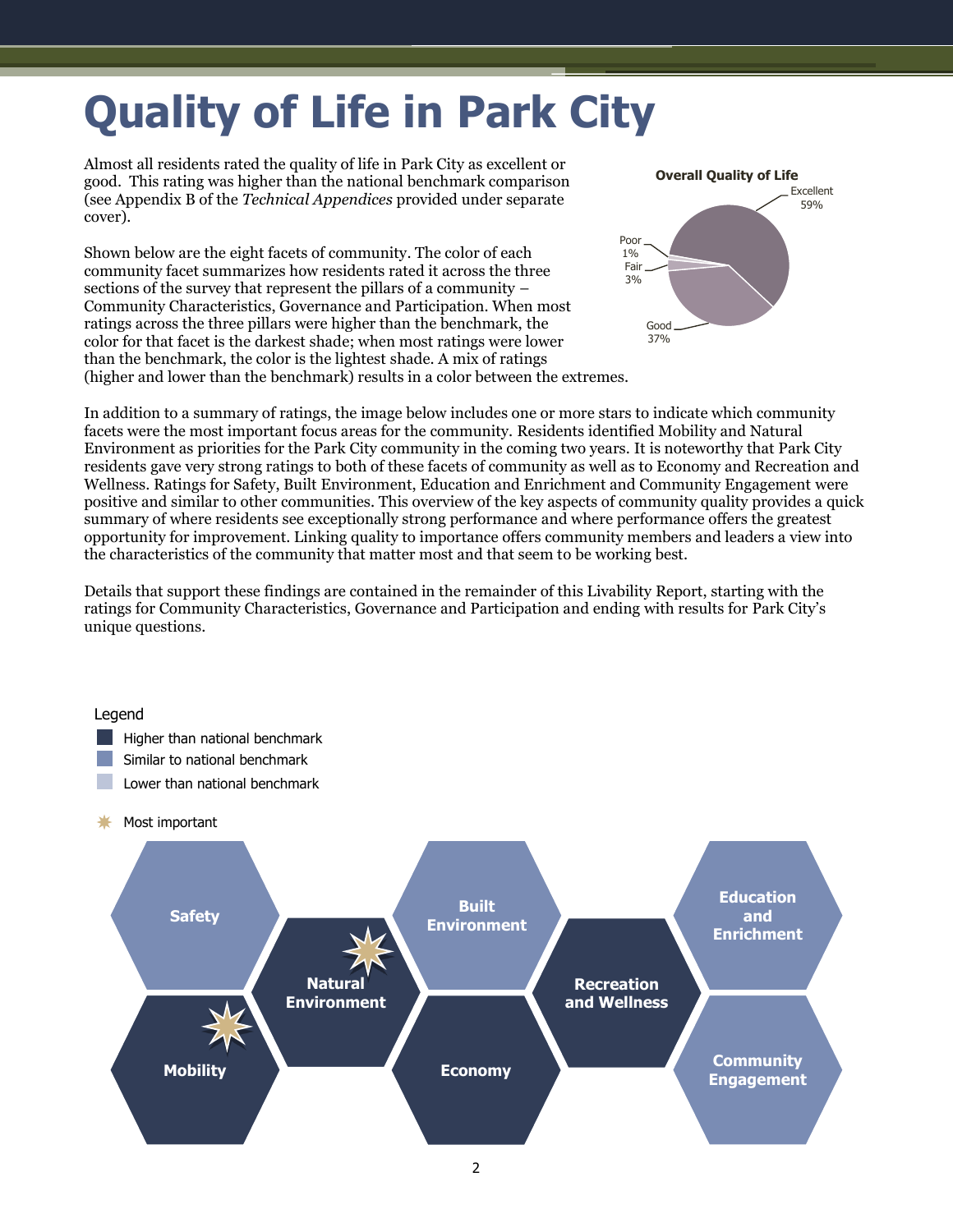# <span id="page-4-0"></span>**Community Characteristics**

### What makes a community livable, attractive and a place where people want to be?

Overall quality of community life represents the natural ambience, services and amenities that make for an attractive community. How residents rate their overall quality of life is an indicator of the overall health of a community. In the case of Park City, 97% rated the City as an excellent or good place to live. Respondents' ratings of Park City as a place to live were higher than ratings in other communities across the nation.

In addition to rating the City as a place to live, respondents rated several aspects of community quality including Park City as a place to raise children and to retire, their neighborhood as a place to live, the overall image or reputation of Park City and its overall appearance. At least 9 in 10 respondents gave excellent or good ratings to the overall image of Park City, their neighborhood as a place to live, Park City as a place to raise children and the overall appearance of Park City. These ratings were all higher than ratings in comparison communities. About three-quarters of respondents gave positive ratings to Park City as a place to retire; this rating was also higher than ratings in comparison communities. These ratings tended to remain stable from 2013 to 2015 (see the *Trends over Time* report under separate cover). However, ratings for Park City as a place to raise children increased over time.

Delving deeper into Community Characteristics, survey respondents rated over 40 features of the community within the eight facets of Community Livability. More than 9 in 10 residents gave high ratings to feelings of safety



in Park City and more residents felt safe in their neighborhoods and downtown than in comparison communities. Most aspects of Mobility were rated positively by a majority of respondents and ratings for paths and walking trails, ease of walking, travel by bicycle and travel by public transportation were higher than the national benchmarks. However, only about one-third gave positive ratings to public parking and this rating was lower than in comparison communities. Ratings for traffic flow, travel by car and public parking decreased from 2013 to 2015. Almost all residents gave excellent or good ratings to all aspects of Natural Environment; these ratings were all higher than ratings in comparison communities. Ratings within Built Environment were a mix of negative and positive. Most residents gave excellent or good ratings to the overall built environment, new development in Park City and public

places where people want to spend time (this rating was higher than the national benchmark). However, fewer than one-third of respondents gave positive ratings to affordable quality housing and housing options in Park City; these ratings were lower than in comparison communities and the rating for housing options decreased from 2013 to 2015. Most ratings within the facet of Economy were higher than the national benchmarks (overall economic health, vibrant downtown, shopping opportunities, employment opportunities and Park City as a place to visit). However, ratings for the cost of living in Park City were lower than in comparison communities. All aspects of Recreation and Wellness, Education and Enrichment and Community Engagement were rated positively by half of the respondents or more and were similar to or higher than the benchmarks.

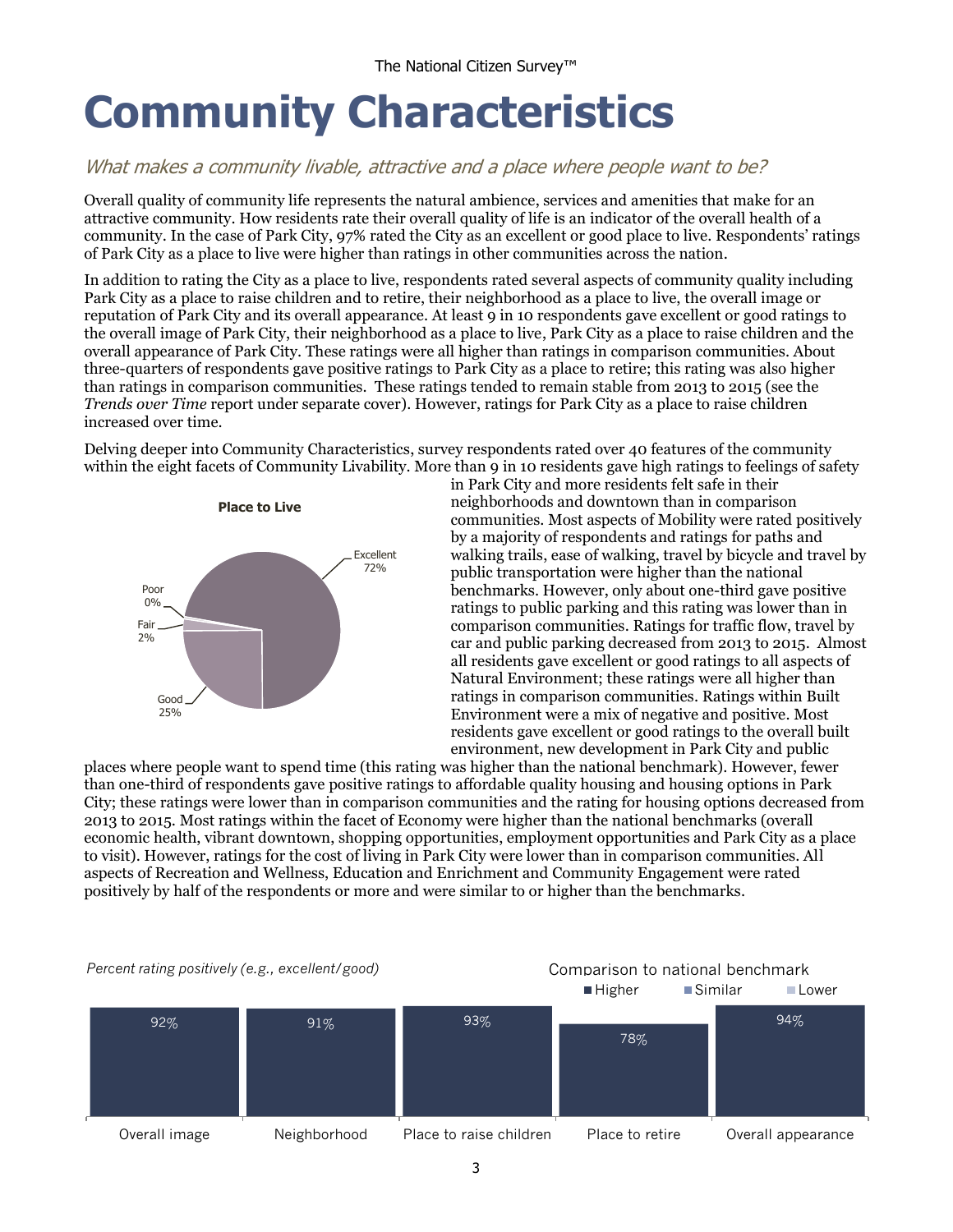#### The National Citizen Survey™

#### Figure 1: Aspects of Community Characteristics

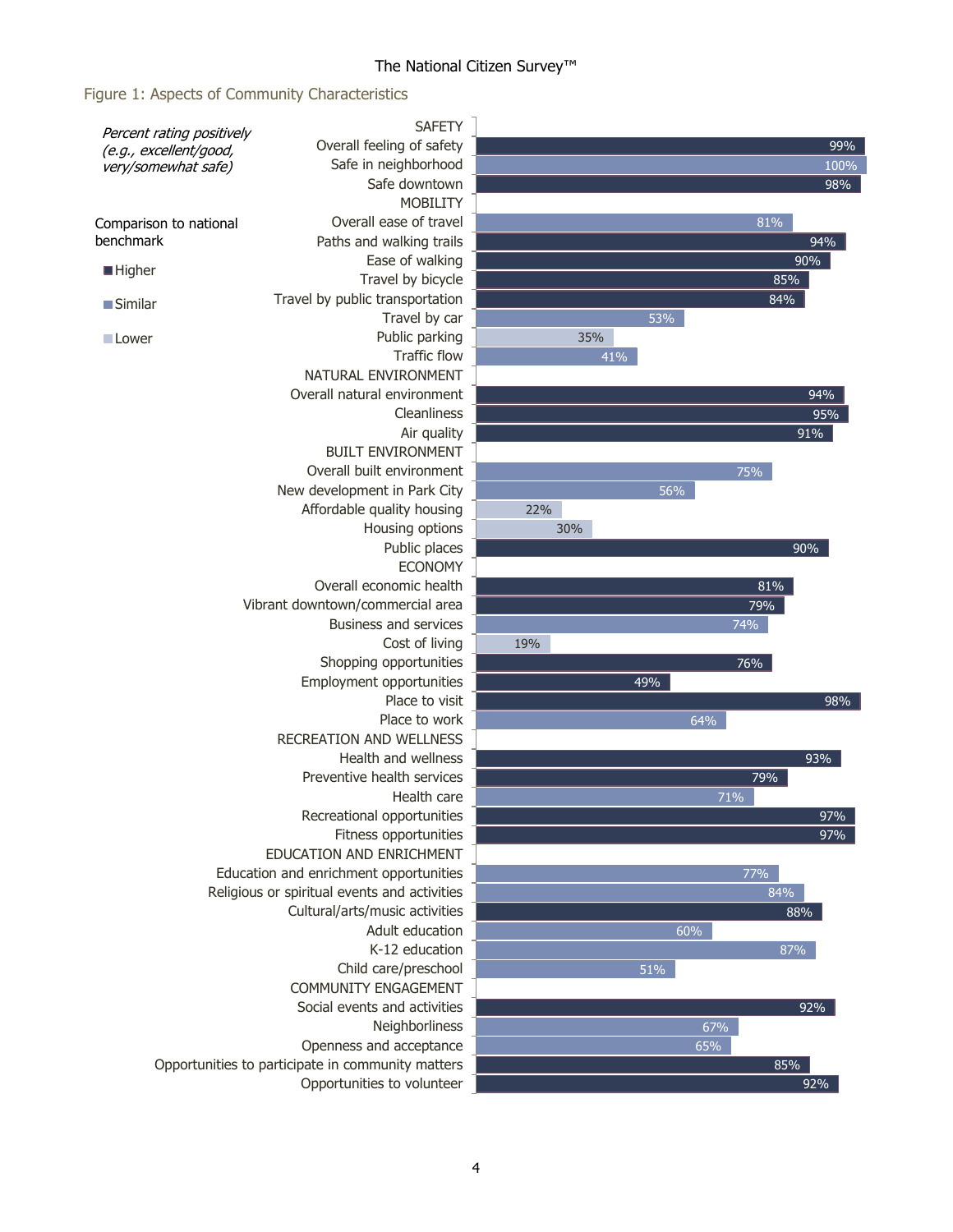# <span id="page-6-0"></span>**Governance**

### How well does the government of Park City meet the needs and expectations of its residents?

The overall quality of the services provided by Park City as well as the manner in which these services are provided are a key component of how residents rate their quality of life. About 8 in 10 residents gave excellent or good ratings to the overall quality of City services, while about 5 in 10 gave positive ratings to the services provided by the Federal Government. Both of these ratings were similar to the national benchmarks.

Survey respondents also rated various aspects of Park City's leadership and governance. A majority of residents gave excellent or good ratings to each of these aspects and all were rated similar to comparison communities. The overall customer service provided by Park City employees received the highest ratings followed by being honest and value of services for taxes paid to Park City. These ratings tended to remain stable over time.

Respondents evaluated over 30 individual services and amenities available in Park City. All aspects of Governance were rated excellent or good by a majority of respondents and all were similar to or higher than the national benchmarks. All aspects of Recreation and Wellness (City parks, recreation programs, recreation centers and health services) and Education and Enrichment (public libraries and special events) received ratings higher than in comparison communities. Most ratings remained stable over time; however, ratings for traffic enforcement and cable television declined. Ratings for street repair, street cleaning, sidewalk maintenance and drinking water increased from 2013 to 2015.



**Overall Quality of City Services**



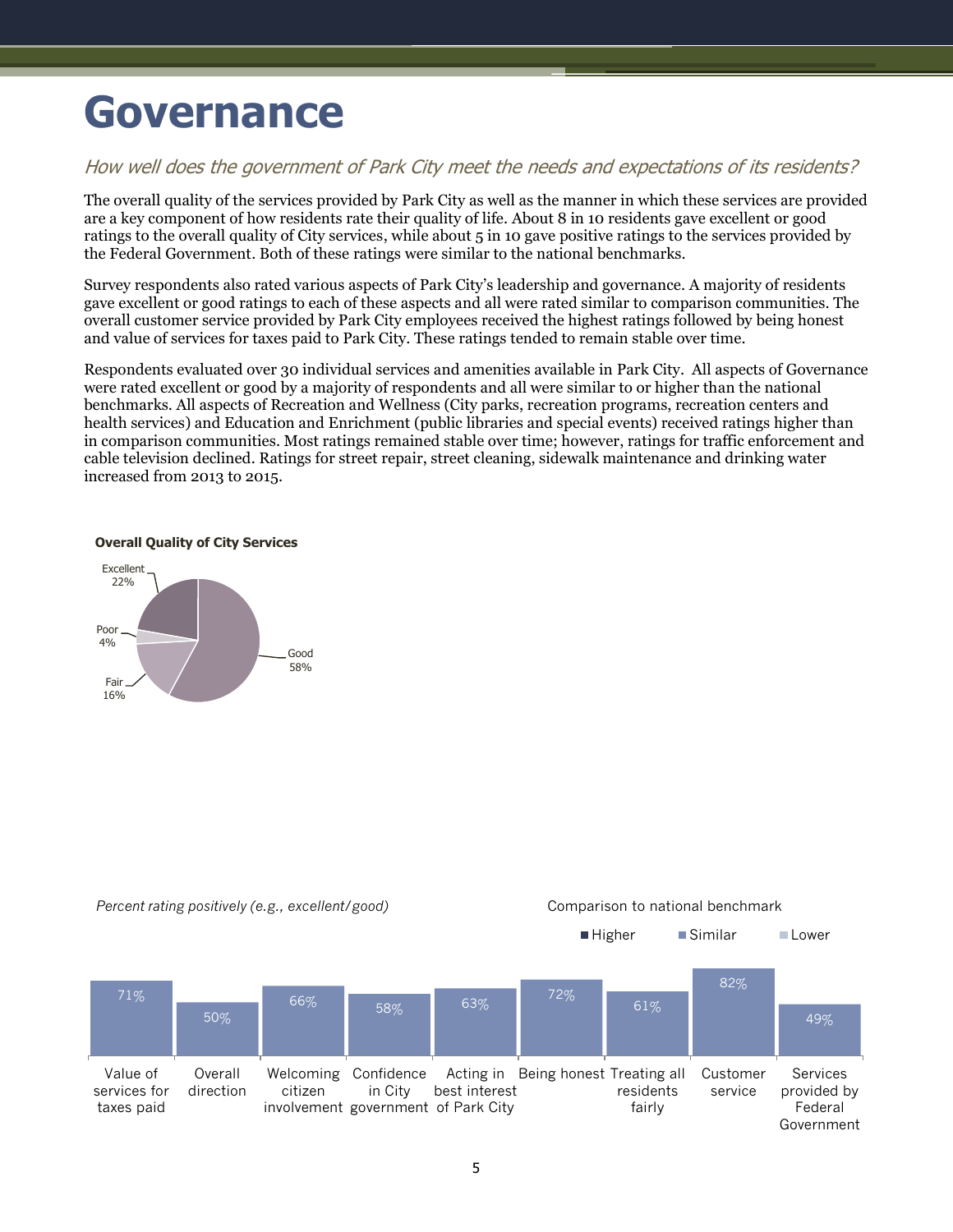#### The National Citizen Survey™

#### Figure 2: Aspects of Governance

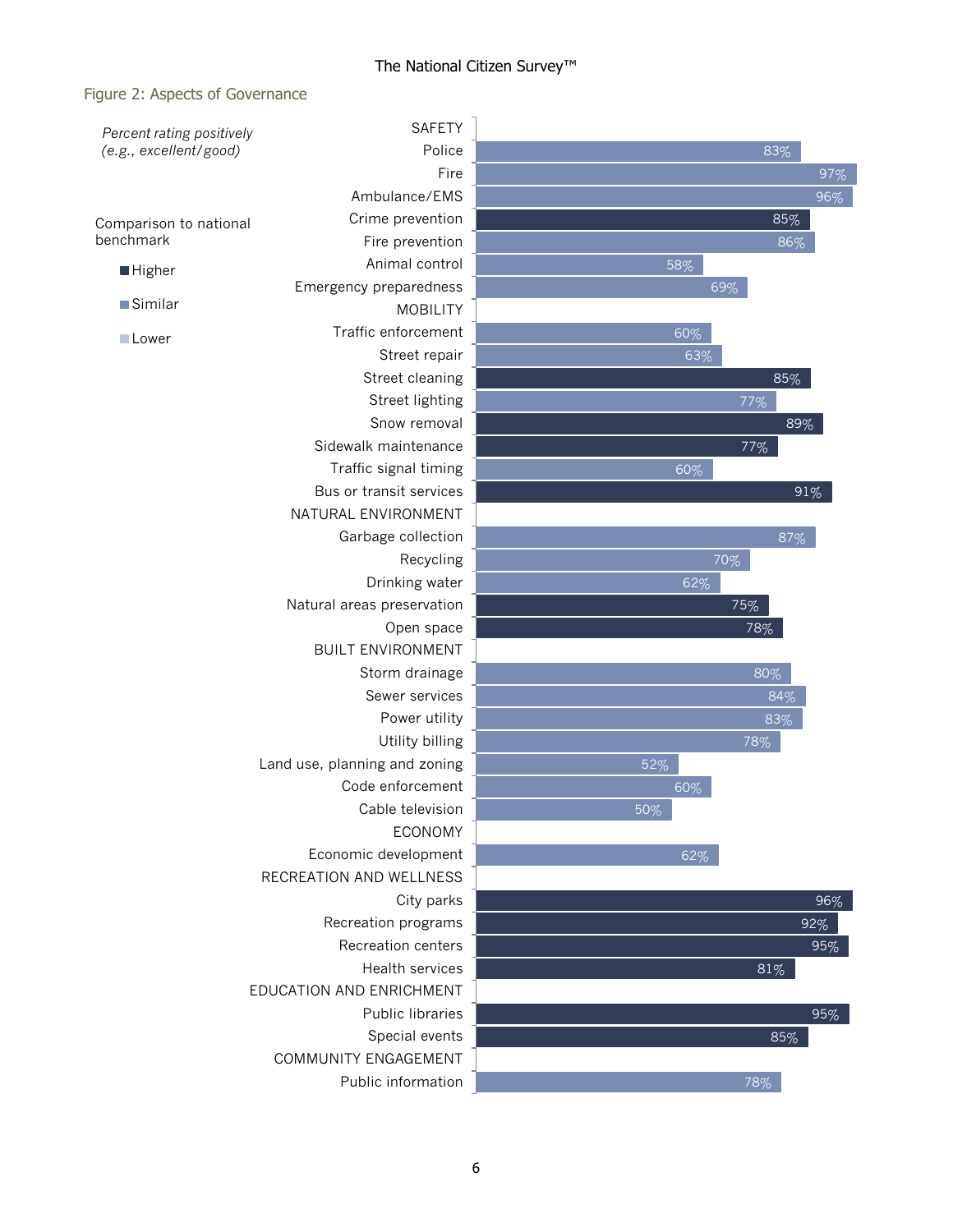# <span id="page-8-0"></span>**Participation**

### Are the residents of Park City connected to the community and each other?

An engaged community harnesses its most valuable resource, its residents. The connections and trust among residents, government, businesses and other organizations help to create a sense of community; a shared sense of membership, belonging and history. About three-quarters of respondents gave excellent or good ratings to the sense of community in Park City and this rating was similar to the national benchmark. About 4 in 5 residents reported that they were likely to recommend living in Park City and planned to remain in Park City, and about half reported that they had contacted a Park City employee in the last 12 months.

The survey included over 30 activities and behaviors for which respondents indicated how often they participated in or performed each, if at all. Park City residents reported higher rates of Participation than residents in comparison communities within the facets of Mobility (used public transportation, carpooled, walked or biked instead of driving), Natural Environment (conserved water, recycled at home), Economy (personal economic outlook, work in Park City), Recreation and Wellness (used Park City recreation centers, visited a City park, participated in moderate or vigorous physical activity, in very good to excellent health), Education and Enrichment (used Park City libraries, attended a City-sponsored event), and Community Engagement (campaigned for an issue, cause or candidate, volunteered, participated in a club, done a favor for a neighbor and attended a local public meeting). Further, several rates of Participation increased from 2013 to 2015 including those that had carpooled, conserved water, made their homes more energy efficient, worked in Park City, used Park City recreation centers, listened/watched a public meeting, volunteered, participated in a club or read or watched local news.



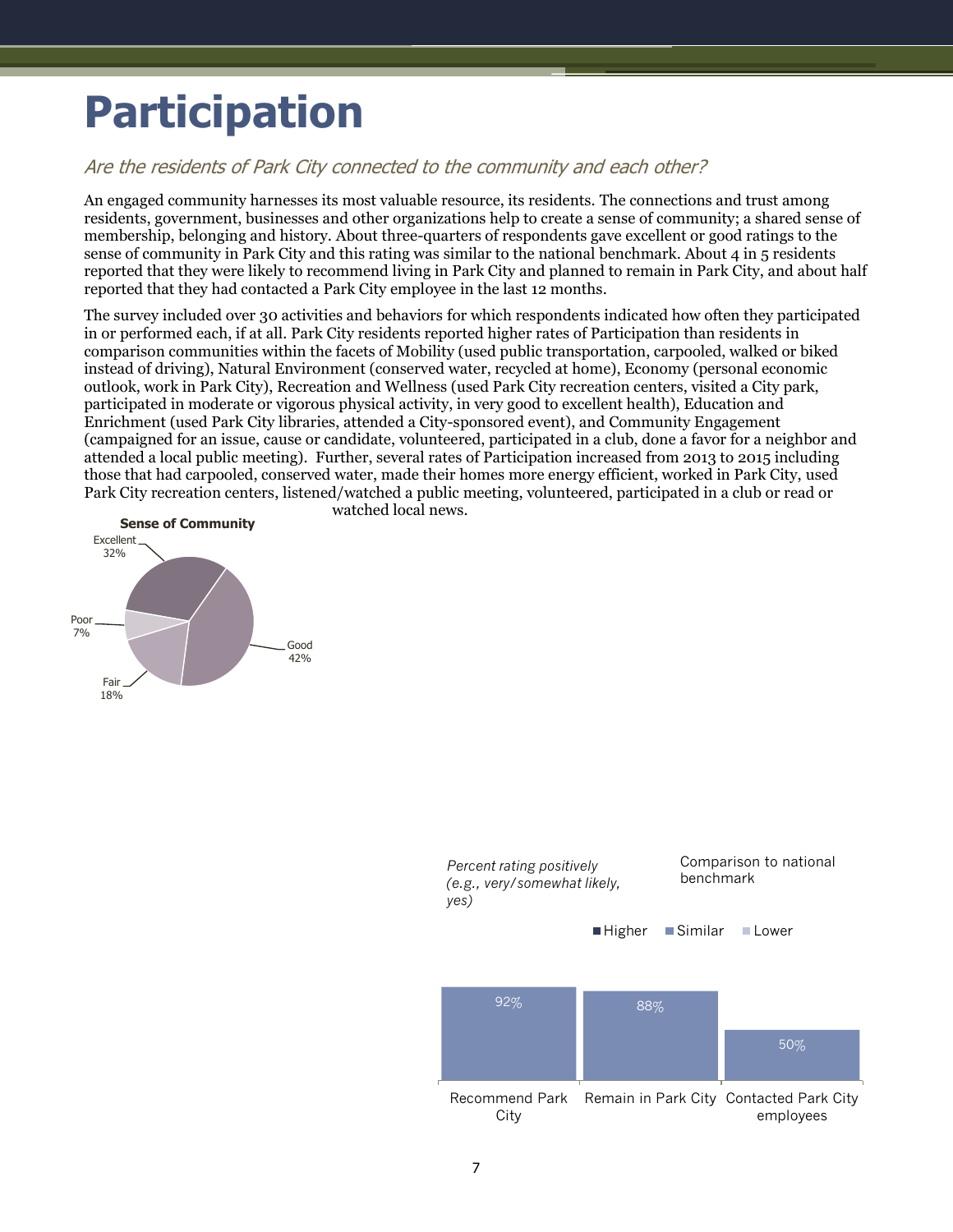### The National Citizen Survey™

### Figure 3: Aspects of Participation

| Percent rating positively                                      |  |                                                   | <b>SAFETY</b>   |     |     |     |                 |
|----------------------------------------------------------------|--|---------------------------------------------------|-----------------|-----|-----|-----|-----------------|
| (e.g., yes, more than<br>once a month,                         |  | Stocked supplies for an emergency                 |                 | 16% |     |     |                 |
| always/sometimes)                                              |  | Did NOT report a crime                            |                 |     |     | 75% |                 |
|                                                                |  | Was NOT the victim of a crime                     |                 |     |     |     | 91%             |
| Comparison to national                                         |  |                                                   | <b>MOBILITY</b> |     |     |     |                 |
| benchmark                                                      |  | Used public transportation instead of driving     |                 |     |     | 76% |                 |
| <b>Higher</b>                                                  |  | Carpooled instead of driving alone                |                 |     |     | 71% |                 |
| ■Similar                                                       |  | Walked or biked instead of driving                |                 |     |     |     | 91%             |
| <b>■Lower</b>                                                  |  | NATURAL ENVIRONMENT                               |                 |     |     |     |                 |
|                                                                |  | Conserved water                                   |                 |     |     |     | 96              |
|                                                                |  | Made home more energy efficient                   |                 |     |     |     | 83%             |
|                                                                |  | Recycled at home                                  |                 |     |     |     | 96 <sup>o</sup> |
|                                                                |  | <b>BUILT ENVIRONMENT</b>                          |                 |     |     |     |                 |
|                                                                |  | Did NOT observe a code violation                  |                 |     | 53% |     |                 |
|                                                                |  | NOT under housing cost stress                     |                 |     |     | 67% |                 |
|                                                                |  |                                                   | <b>ECONOMY</b>  |     |     |     |                 |
|                                                                |  | Purchased goods or services in Park City          |                 |     |     |     | 96              |
|                                                                |  | Economy will have positive impact on income       |                 |     | 42% |     |                 |
|                                                                |  | Work in Park City                                 |                 |     |     | 72% |                 |
|                                                                |  | RECREATION AND WELLNESS                           |                 |     |     |     |                 |
|                                                                |  | Used Park City recreation centers                 |                 |     |     |     | 91%             |
| Visited a City park<br>Ate 5 portions of fruits and vegetables |  |                                                   |                 |     |     | 96  |                 |
|                                                                |  |                                                   |                 |     |     |     | 93%             |
| Participated in moderate or vigorous physical activity         |  |                                                   |                 |     |     |     | 9               |
|                                                                |  | In very good to excellent health                  |                 |     |     |     | 87%             |
|                                                                |  | EDUCATION AND ENRICHMENT                          |                 |     |     |     |                 |
|                                                                |  | Used Park City public libraries                   |                 |     |     | 79% |                 |
|                                                                |  | Participated in religious or spiritual activities |                 | 32% |     |     |                 |
|                                                                |  | Attended a City-sponsored event                   |                 |     |     |     | 88%             |
|                                                                |  | COMMUNITY ENGAGEMENT                              |                 |     |     |     |                 |
|                                                                |  | Campaigned for an issue, cause or candidate       |                 | 33% |     |     |                 |
|                                                                |  | Contacted Park City elected officials             |                 | 25% |     |     |                 |
|                                                                |  |                                                   | Volunteered     |     |     | 66% |                 |
|                                                                |  | Participated in a club                            |                 |     | 51% |     |                 |
|                                                                |  | Talked to or visited with neighbors               |                 |     |     |     | 96 <sup>°</sup> |
| Done a favor for a neighbor                                    |  |                                                   |                 |     | 94% |     |                 |
|                                                                |  | Attended a local public meeting                   |                 |     | 44% |     |                 |
|                                                                |  | Watched a local public meeting                    |                 | 32% |     |     |                 |
|                                                                |  | Read or watched local news                        |                 |     |     |     | $91\%$          |
|                                                                |  | Voted in local elections                          |                 |     |     | 81% |                 |

94%

96%

99%

96% 91%

93%

96%

98%

96%

91%